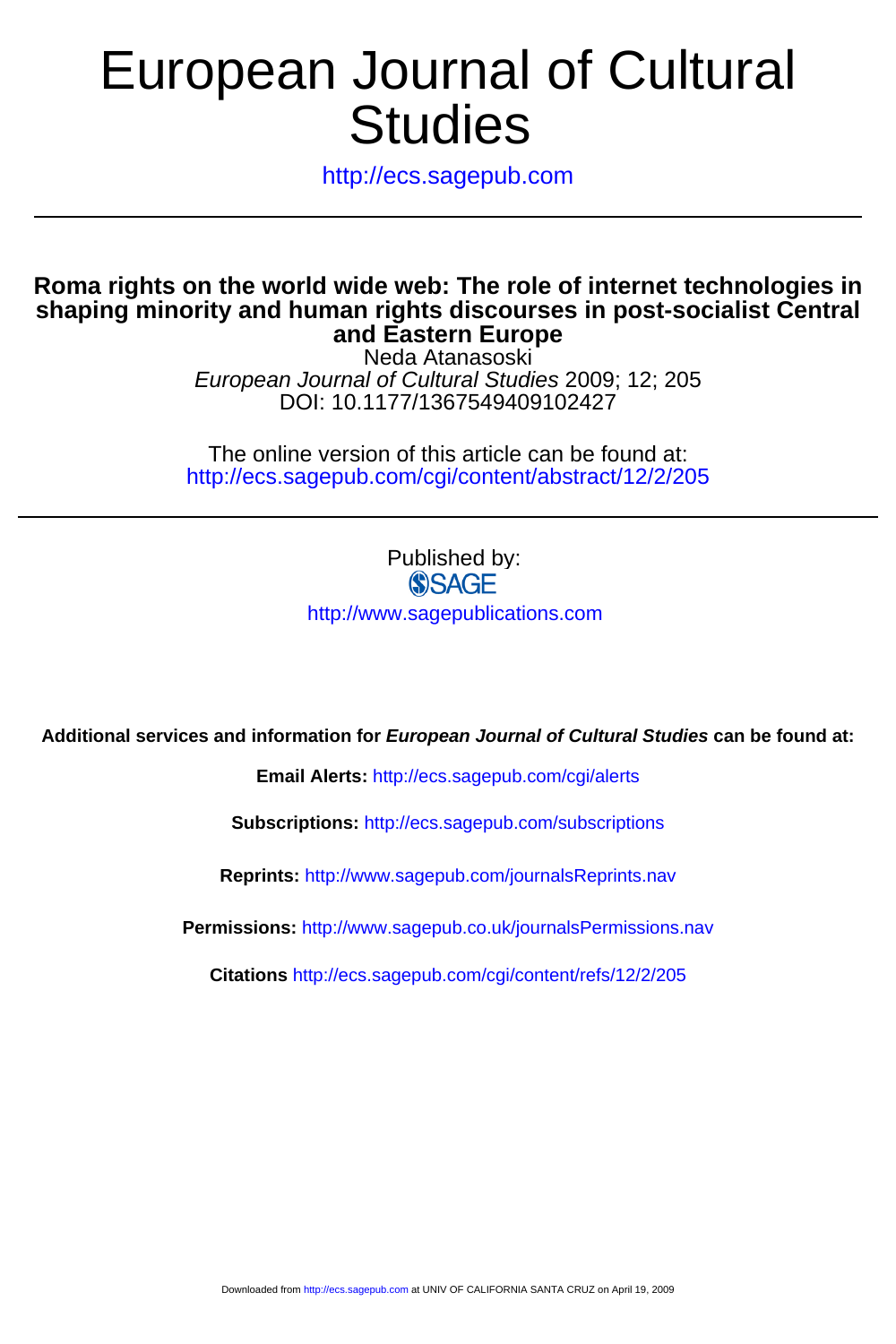

Copyright © The Author(s), 2009. Reprints and permissions: http://www.sagepub.co.uk/journalsPermissions.nav Vol  $12(2)$  205-218; 1367-5494 DOI: 10.1177/1367549409102427 http://ecs.sagepub.com

# **Roma rights on** the world wide web

The role of internet technologies in shaping minority and human rights discourses in post-socialist Central and Eastern Europe

## Neda Atanasoski

University of California at Santa Cruz

**ABSTRACT** This article addresses contemporary Roma rights issues in Central and Eastern Europe by exploring the relationship between internet technologies and the discourses surrounding human rights and the post-socialist transition. Because the Roma are a transnational European minority ethnic group, they have been used as a 'test case' by western human rights groups to evaluate minority rights in post-socialist nations. The article highlights the role of new media technologies in redirecting concerns about the lack of human rights in Europe as a whole to the former Eastern bloc countries. It draws attention to the limits of western liberal discourses and new media technologies to redress racial and material discrimination against the Roma.

**KEYWORDS** Central and Eastern Europe, European Roma Rights Centre, human rights, internet technologies, Kosovar Roma Oral Histories Project, post-socialist transition

**On 2 February** 2005, the prime ministers of nine formerly socialist central and southeastern European nations signed the Declaration of the Decade of Roma Inclusion in Sofia, Bulgaria. The Declaration, which was endorsed 13 years after the fall of communism in Central and Eastern Europe, followed years of efforts on the part of non-governmental organizations (NGOs) and Roma groups to raise public awareness about discrimination. A transnational European minority without a nation state, the Roma have faced violence, expulsion and legal disenfranchisement since their migration to Europe around the 12th century, the best known of which was the Nazi program of mass killings of the Roma and Sinti during the Holocaust (Hancock, 1987). Since the end of the Cold War, global attention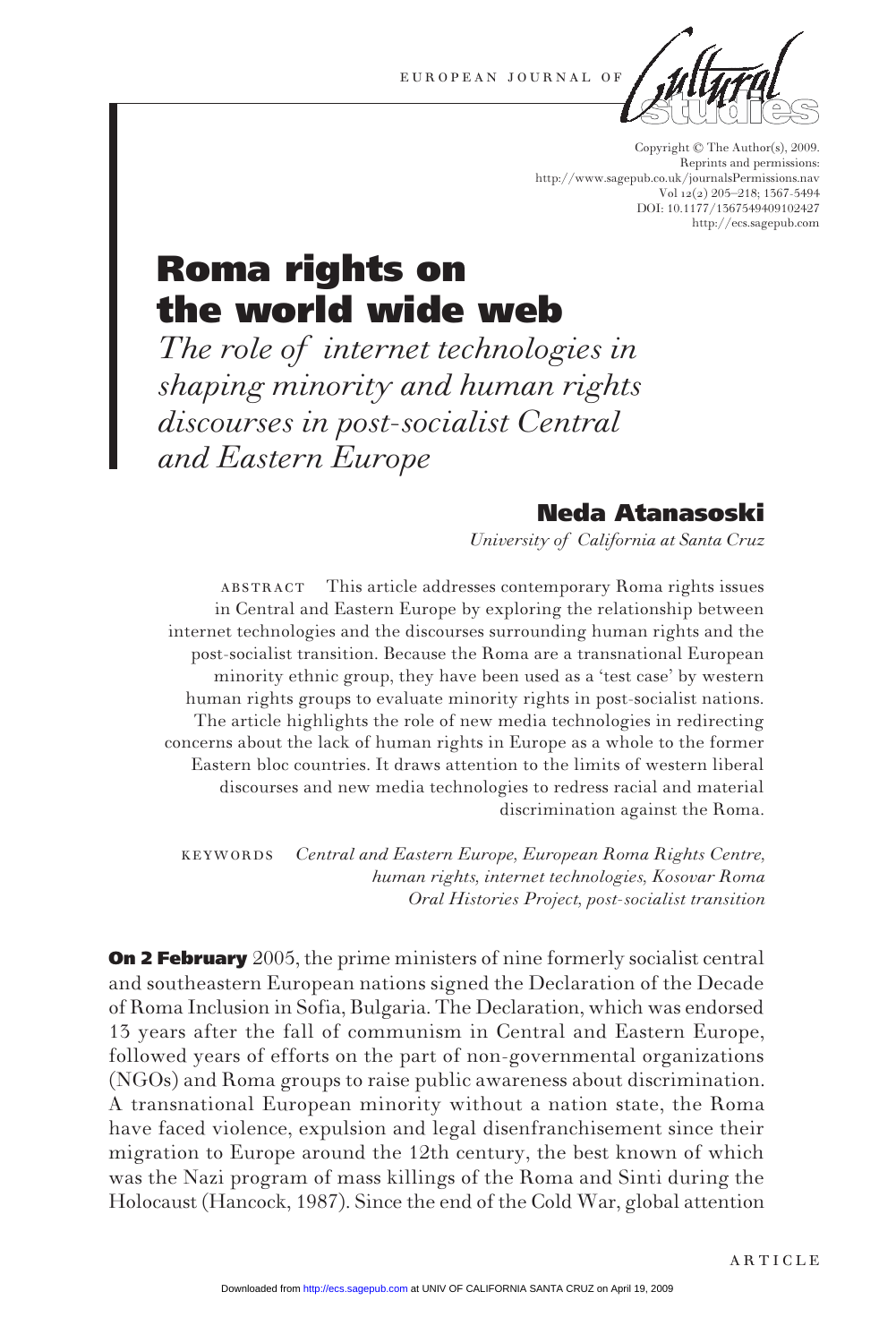to prejudice against the Roma in Europe has turned largely to instances of violence and discrimination in Central and Eastern Europe.

The Decade of Roma Inclusion (www.romadecade.org) aims 'to improve the socio-economic status and social inclusion of Roma within a regional framework' in Bulgaria, Croatia, the Czech Republic, Hungary, Macedonia, Montenegro, Romania, Serbia and Slovakia. According to the project's website, 'all of these countries have significant Roma minorities and the Roma minority has been rather disadvantaged, both economically and socially'. That the Decade uses a regional focus to frame the struggle for Roma inclusion raises important questions about how discrimination against ethnic minorities is made unevenly legible in an enlarged Europe. Funded by financial institutions such as the World Bank and the Council of Europe Development Bank, as well as by socially oriented foundations such as the Open Society Institute (www.soros.org/about) and the European Roma Rights Centre (www.errc.org), this project of Roma inclusion suggests a need to explore the connections between Central and Eastern European economic liberalization, ethnic identity formations and human rights discourses after communism. This article responds to this need by focusing on how internet technologies have been central to making Roma rights struggles visible as a human rights issue during the Central and Eastern European post-socialist transition.

After the collapse of socialism, the West regarded the possibility of ethnic conflict to be one of the greatest challenges to Central and Eastern European transition. For example, western media and politicians explained the violent disintegration of Yugoslavia as an instance of 'ancient' ethnic hatreds resurfacing after decades of communist repression (Kaplan, 1994). Rather than considering how the difficulties of economic and social upheaval after communism produced new and, at times, violent manifestations of ethnic and nationalist identity, such discourses supposed that ethnic conflict was inherent to the region itself (Woodward, 1995). Against the backdrop of ethnic and nationalist wars, the West became concerned with the general status of minority civil rights in Central and Eastern Europe. Indeed, granting and promoting juridical and political rights became one of the major conditions, along with economic reform, for the admittance of post-socialist nations into the European Union (EU).

Because the Roma are a transnational minority ethnic group which lives in every European nation, western human rights groups and NGOs have used them as a 'test case' to evaluate minority rights in post-socialist nations. Using the figure of the 'Gypsy' as a metaphor for democratic transition, Václav Havel famously stated that the Roma have become a 'litmus test for civil society' in Central and Eastern Europe (in O'Nions, 2007: 1). Ironically, as western governments focused attention on Central and Eastern European prejudice against the Roma and used this as evidence for how much work the 'democratizing' nations must undergo to become liberal democracies, discrimination against them persisted in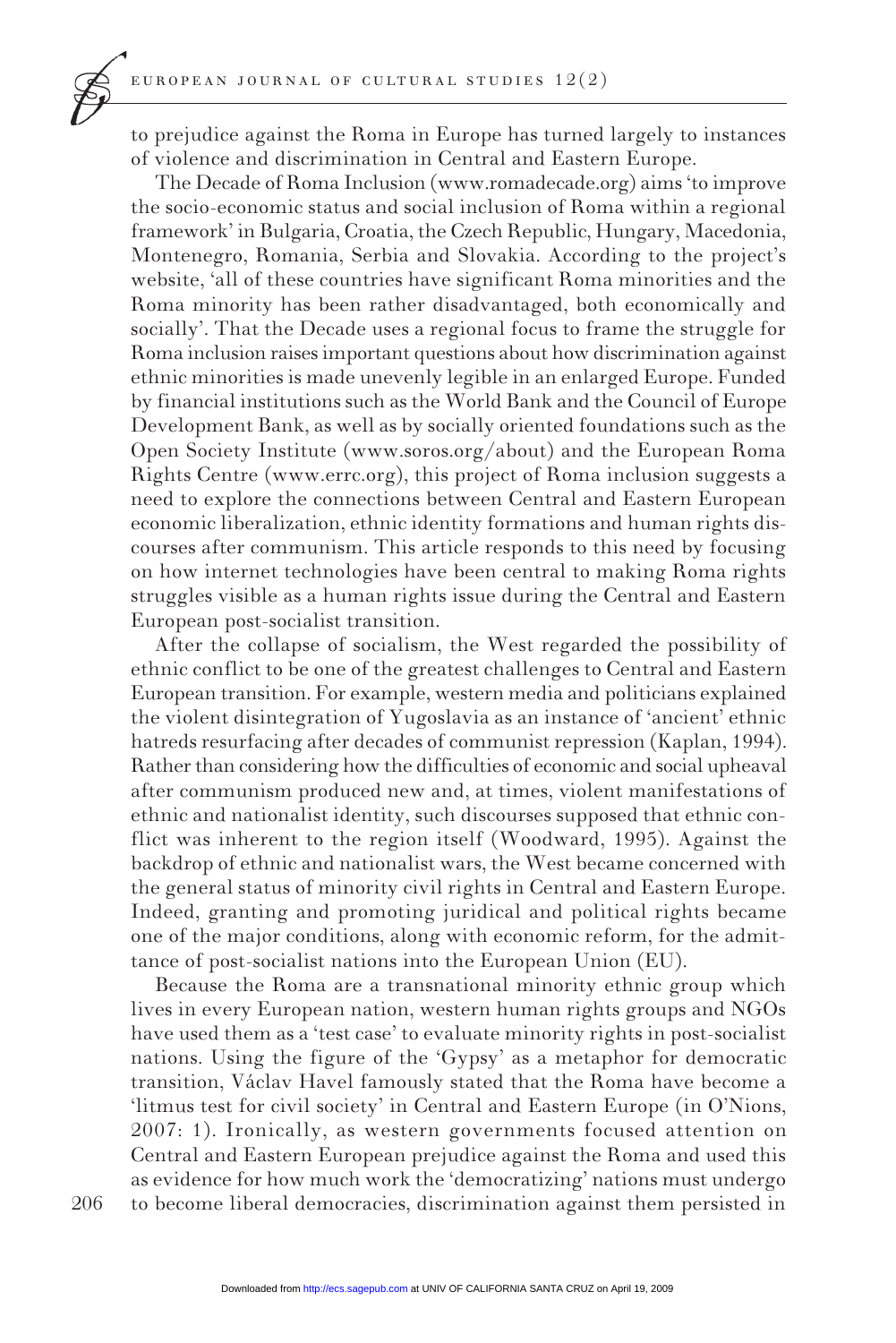

In light of ongoing western discrimination against the Roma, it is not surprising that western European concerns about Central and Eastern European Roma stemmed from a desire to prevent Eastern European Roma migrants and asylum-seekers from entering the West (Dediu, 2007; Sobotka, 2007; Tamas, 2007). During the 1990s, western governments rearticulated what had been regarded initially as a security threat posed by unwanted Roma migrants as a human rights concern and as a matter of EU policy toward accession countries (Sobotka, 2007). According to Marcel Dediu (2007), in the process of recognizing discrimination against the Roma, the EU developed a 'double language'. While post-socialist nations were 'asked to respect minority rights' as a 'conditionality' mechanism for inclusion in the EU, the EU itself had 'no specific policy promoting the rights of minorities', let alone of the Roma (Dediu, 2007: 114). Human and minority rights conditions were framed in such a way as to apply only to accession countries (Dediu, 2007). In other words, only after the fall of communism did the EU form a policy about the Roma as a vulnerable minority ethnic group and even then, the legal and political status of the Roma only came under scrutiny in Central and Eastern Europe.

Beginning in the mid-1990s, the spread of internet technologies facilitated the discursive production of the Roma as the foremost figure around which to formulate, debate and evaluate the status of minority and human rights in Central and Eastern Europe. My contention is that the rhetoric about democratization after socialism and the utopian hopes for the internet as a democratizing medium enabling the free flow of information and networking across national boundaries - two distinct discourses that coalesced in the  $1990s$  – have been co-constitutive of human rights discourses about the Roma of Central and Eastern Europe. Although an ethnographic study of how Roma groups themselves view and utilize internet technologies to effect policy changes in an enlarged Europe would be important for understanding the nuances of post-socialist media practices, it is beyond the scope of this article. Instead, my focus is on how the twin discourses about technological progress and post-socialist transition not only have masked the fact that economic liberalization often has exacerbated ethnic tensions, discrimination and poverty for minority ethnic groups in the region, but also have redirected concerns about minority and human rights in the West to the former Eastern bloc countries.

The first section of the article explores how the language of human rights has been deployed to conceptualize Roma rights in Central and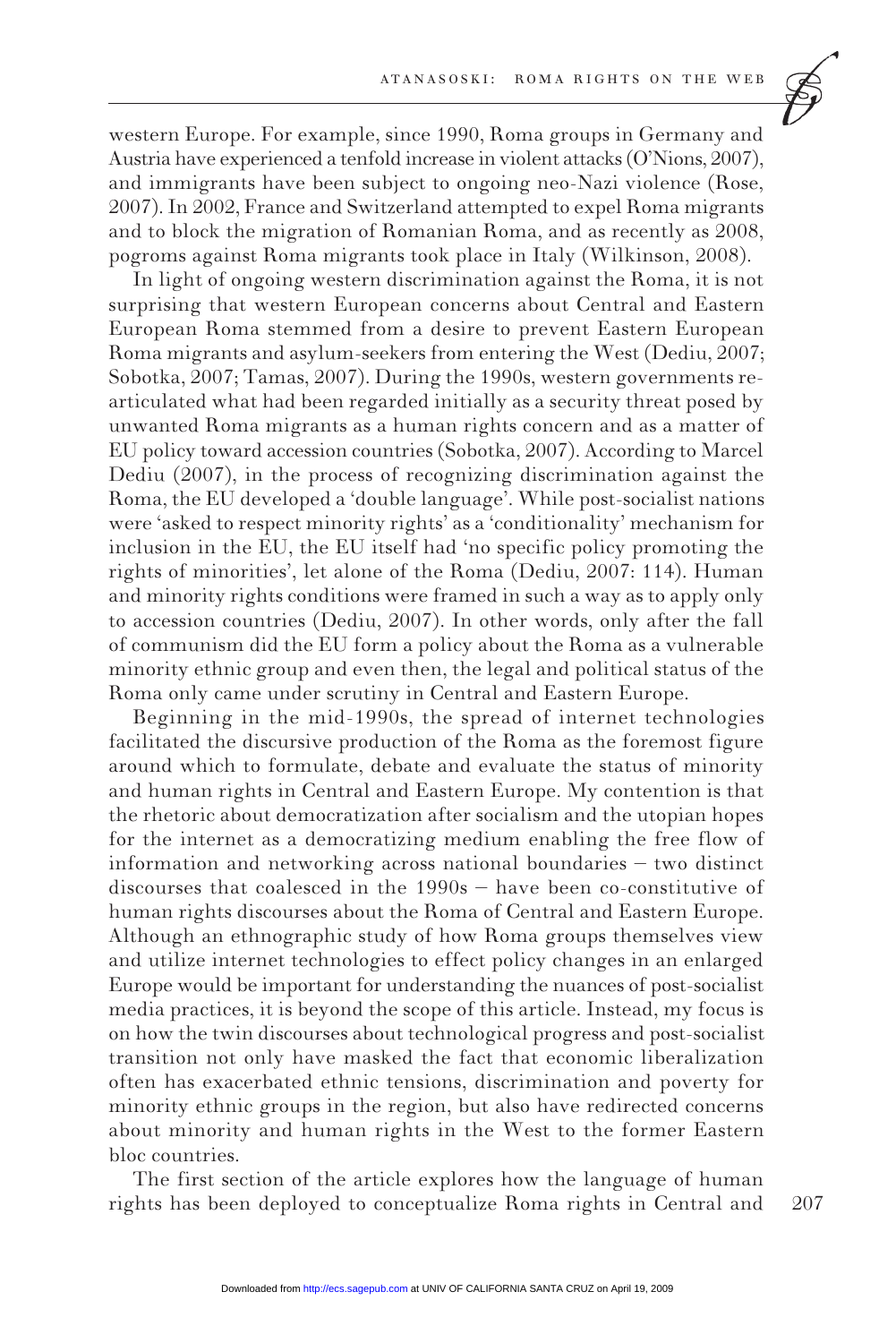Eastern Europe as a crucial issue for the post-socialist transition. These discourses conceive of discrimination against the Roma as a problem for democratizing nations while foreclosing discussions about western racism and discrimination. The second section critiques the hopeful discourses about the internet as a tool for promoting human rights by addressing the digital divide that persists in Central and Eastern Europe, and which prevents many Roma from accessing the internet. I argue that sites about Roma rights risk producing the Roma as a 'virtual' subject of rights that metaphorizes Central and Eastern Europe's liberalization. The final section analyses the Kosovar Roma Oral Histories Project website, which reframes dominant discourses about internet technologies and human rights by using an online forum to give voice to displaced Roma. I conclude that there is a need for a broader understanding of human rights in the EU that connects the forms of discrimination in the West to those in the East and makes both legible.

#### Roma rights as human rights in the post-socialist context

Throughout the Cold War, state socialist ideologies were understood to be incompatible with human rights ideals of protecting individual civil and political rights (Thomas, 2005). According to Jacques Rancière, after the fall of the USSR, the West thought that the human rights movement there would usher in a 'new landscape of humanity freed from totalitarianism'  $(2004:297)$ . However, instead it

became the stage of new outbursts of ethnic conflicts and slaughters, religious fundamentalisms or racial and xenophobic movements. The territory of 'posthistorical' and peaceful humanity proved to be the territory of the new figures of the Inhuman.  $(2004:297)$ 

This troubling figuration of Central and Eastern Europe as a landscape of inhumanity implicitly positions the West, which evaluates the post-socialist nations' progress towards the standards of European liberal democracy, as the landscape of humanity (which in turn it defines). Although, as I have noted, violence, prejudice and discrimination against the Roma occur in both Western and Eastern Europe, for the most part EU policy debates have suggested that Roma rights violations are a problem of the post-socialist transition. The result is that in Central and Eastern Europe, the issue of human rights has been linked with capitalist development. For example, in a 2002 enlargement briefing about the status of the Roma in Central and Eastern Europe, minority rights are understood as complementary to the development of 'functioning market economies' (European Union Enlargement Information Unit, 2002: 4).

208 Enshrined in the Universal Declaration of Human Rights, signed by the UN General Assembly in 1948, contemporary conceptions of human rights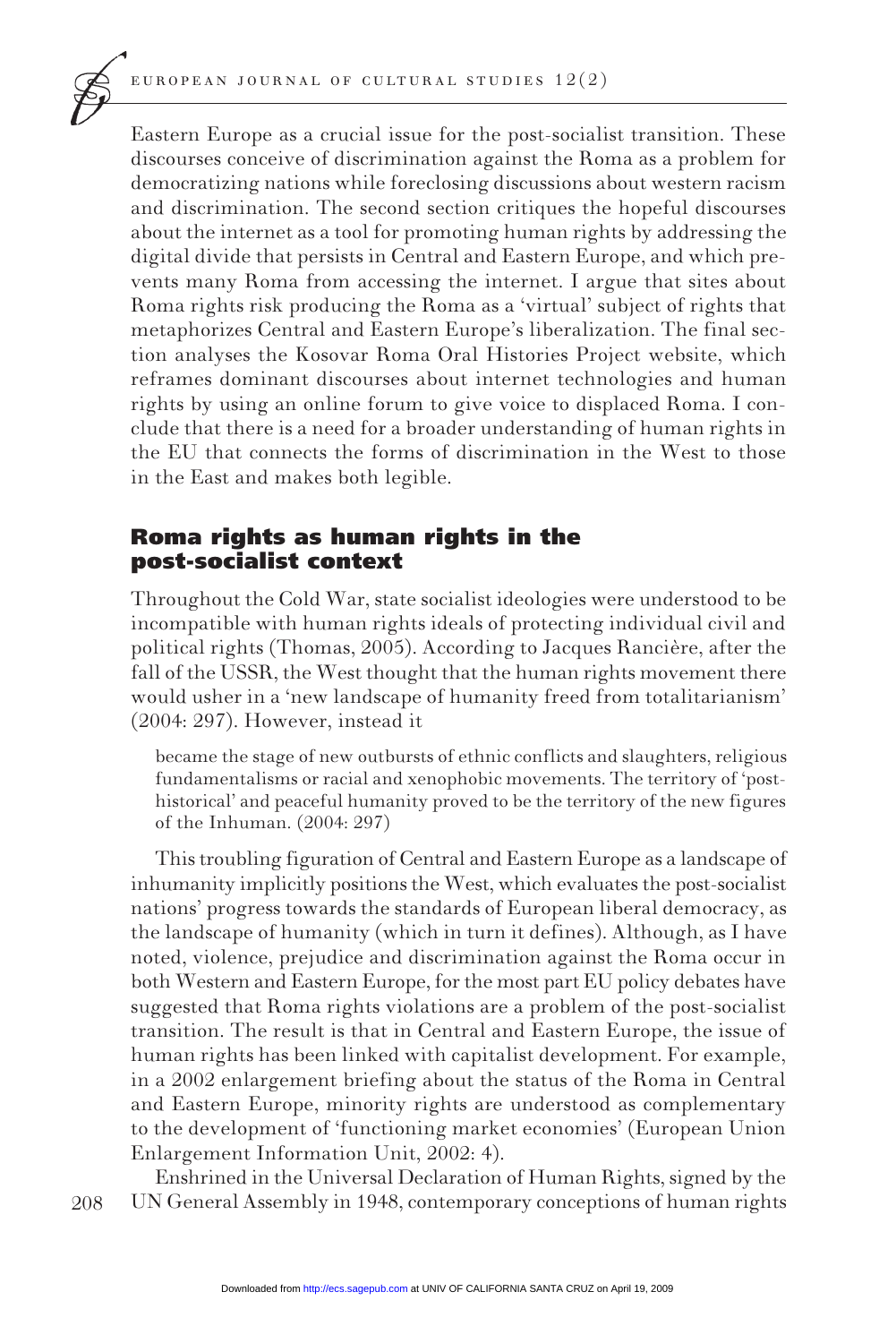

have their origins in the global community's responses to fascism and the Holocaust. The Declaration internationalized the concept of rights by uncoupling individual human rights from the institution of citizenship that is subject to the jurisdiction of individual nations (Savic 1999: 4). Neverthe less, since the second half of the 20th century, respect for human rights has 'become a standard criteria [sic] for the legitimization of modern nations' (Savic, 1999: 5). As with the Jews, who were a stateless minority until the end of the Second World War, the statelessness of the Roma has made them vulnerable to prejudice in every European nation (Stauber and Vago, 2007). While international human rights law continues to be firmly grounded in Enlightenment ideals about the individual subject of rights (Balfour and Cadava, 2004), discrimination against the Roma demonstrates that the individualist emphasis 'cannot meet the demands of this universally marginalized group' (O'Nions, 2007: 25). For this reason, recent European debates about human rights have conceded the need to address the group rights of the Roma as a European racial minority (O'Nions,  $2007$ ). Thus recognizing the group rights of the Roma and legislating against racism have been important aspects of the way in which post-socialist regimes have attempted to legitimize themselves as liberal democracies prepared to join the EU.

In spite of the fact that liberal democracies and non-liberal regimes differ in their interpretation of human rights, almost all states agree that racial discrimination is one of the gravest human rights breaches (Cassese, 1999). However, definitions of racism are complex and varied. As Barnor Hesse has shown, contemporary Euro-American conceptions of racism privilege 'the anti-fascist critiques of the Jewish Holocaust while foreclosing ... critiques centered on western Imperialism' (2004: 14), so that the racism manifest in nationalist movements is made visible, while the racism inherent in western liberalism is rendered invisible.

Because historically European Roma and Jews have faced similar kinds of prejudices, discrimination against the Roma as a minority group fits this privileged conception of racism. Furthermore, because nationalist sentiment has accompanied the processes of liberalization in Central and Eastern Europe, racism against the Roma in the post-socialist region has been made visible in human rights discourses in a way that discrimination and prejudice against the Roma and other minorities, immigrants and migrants in the West has not. This has reproduced a structure of power in an enlarged Europe that privileges the West as space of minority rights, liberalism and democracy. For example, the Organization for Security and Cooperation in Europe appointed a High Commissioner on National Minorities, whose power is limited to monitoring only those conflicts that could lead to outbreak of war. Implicitly, this limits the commissioner's supervision to the nationalist ethnic conflicts in Central and Eastern Europe, and disregards ethnic and racial tensions in the western liberal democracies (Aukerman, 2000).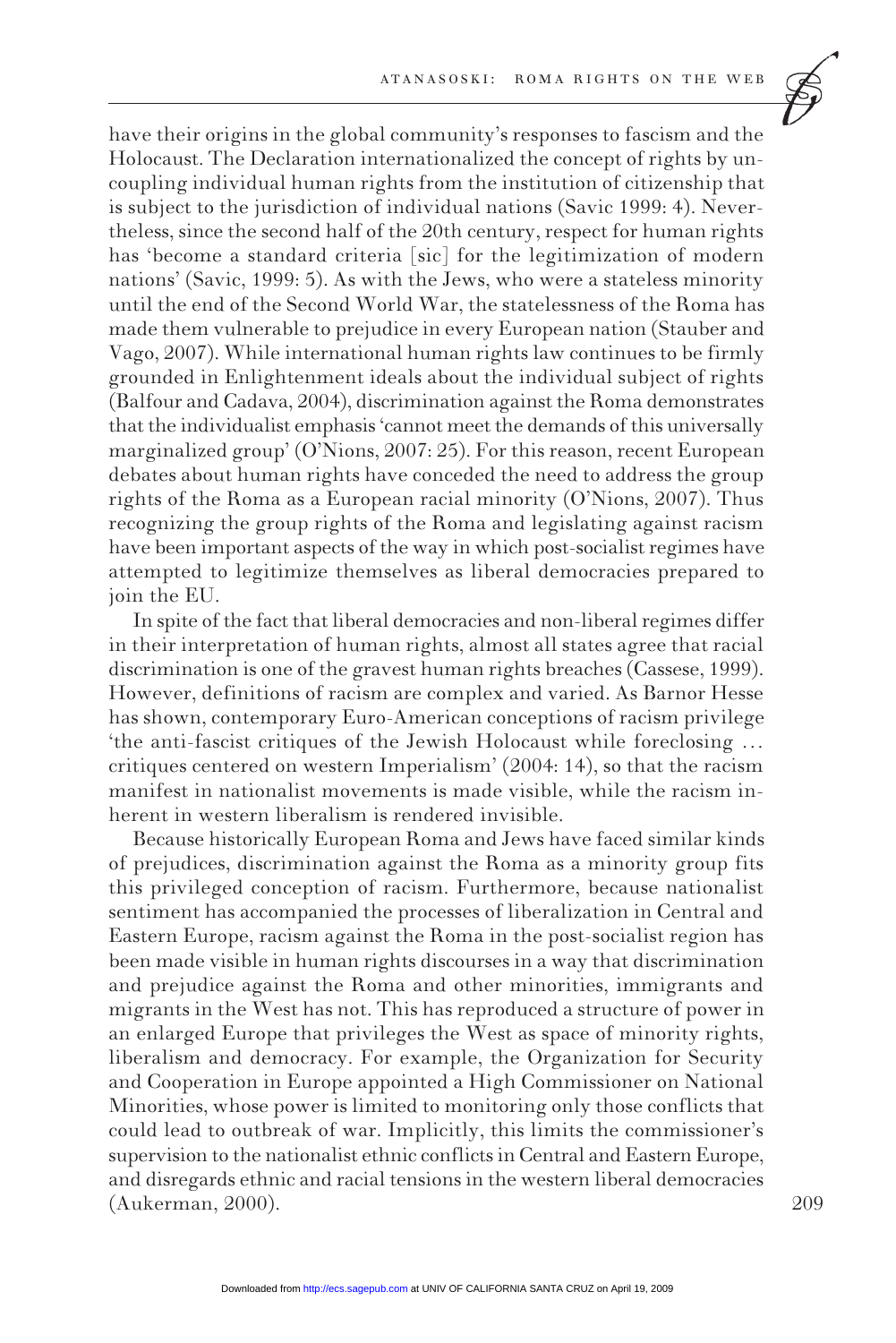#### The Roma minority as a 'virtual' subject of rights in post-socialist Central and Eastern Europe

At the same time as post-socialist human rights discourses imagine the Roma as a 'litmus test' of the juridical and economic status of minority and human rights in the post-socialist nations, beginning with the spread of email and the world wide web in the early to mid-1990s, the internet seemed to provide a uniquely suited forum for Romani ethnic mobilization. Valery Novoselsky has argued that the internet fosters 'virtual communities' and transnational ethnic identification among the Roma  $(2007, 143)$ ; see also Vermeersch, 2006). Novoselsky  $(2007)$  suggests that the internet can transform the way in which the Roma interact, share information, develop civil society and construct social alliances and political movements. In this way, they can develop a 'virtual nation', using the internet as a forum (2007: 148). However, as Novoselsky acknowledges, due to high levels of poverty among the Roma, the task of developing this kind of virtual society will be up to their elites. Indeed, illiteracy, unemployment and homelessness rates are significantly higher for the Roma than for any other minority group in Europe (Ringold et al., 2005).

Novoselsky's view of the internet as an 'emancipatory tool' for the Roma is limited by its top-down vision of the elites' role in the internet-based Romani 'imagined community'. Envisioning the internet as a transnational and democratic public sphere depends upon a distinction between the virtual and the physical that excludes the material realities of the impoverished or uneducated (Slane, 2007). For example, this is why Novoselsky's  $(2007)$ hopeful argument that the internet can facilitate the formation of a virtual Romani nation homogenizes different Romani groups' experiences with discrimination across Europe in order to be able to imagine a coherent virtual nation. While the sites he looks to for evidence of the nascent virtual community are chiefly informational websites and Roma discussion forums, the top-down limitation of the internet as a medium for Romani mobilization also applies to human rights websites.

In its early years of broad usage in the mid-1990s, the internet was heralded uncritically as a medium that facilitates democratic development and rights. According to the Center for Democracy and Technology (2008), the internet is a unique medium of communication:

Like no other medium before, it allows individuals to express their ideas and opinions directly to a world audience and easily to each other, while allowing access to many more ideas, opinions and information than previous media have allowed. Consequently, there is a vital connection between the internet and human rights. (Center for Democracy and Technology, 2008)

As the social and economic situation of the Roma makes clear, this overly optimistic view of the internet's unique relationship to human rights activism must be critiqued. First, it assumes that as an inexpensive tool for communication, the internet allows groups to seamlessly 'coordinate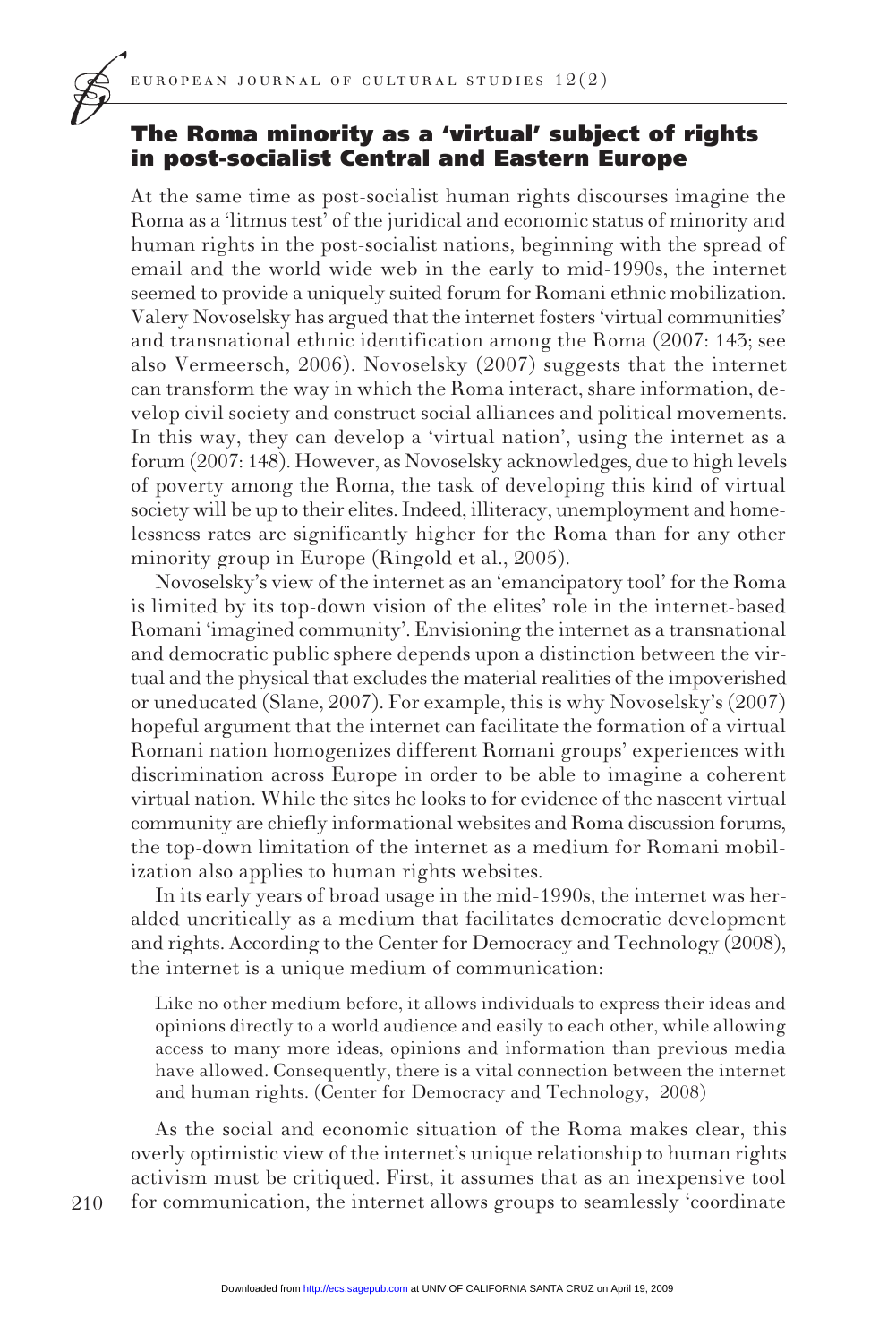

actions and make contacts', 'expose human rights violations' through the spread of information, and have ready access to online documents and human rights research available through sites such as the one maintained by the United Nations High Commissioner on Human Rights (Center for Democracy and Technology, 2008; Metzl, 1996). However, the fact that a digital divide persists in many regions of the world problematizes these hopes for a 'world audience' with unrestricted access to information. In fact, western telecommunications companies carving markets in nonwestern nations make access to the internet prohibitively expensive. This continues to be the case, for example, for many people living in Bosnia, Serbia and Macedonia.

Ironically, many discussions about the relationship between internet technologies and human rights *a priori* align 'democracy' with the West, whose modernity is signalled by technology, while non-democratic regimes are imagined as exclusively non-western because they do not possess the communications technologies essential for promoting liberal forms of civil society. Michael Hegener's argument is one example of this kind of thinking:

There is compelling evidence suggesting that dictatorial regimes can survive only in countries with fewer than 20 telephone lines per 100 inhabitants and most western countries now have well above 40 lines per 100 inhabitants. Of course, the internet  $-e$ -mail in particular  $-must$  have a similar if not a stronger beneficial influence on the most basic human rights. (Hegener, 1999)

Hegener's statements point to the disparity in the extent to which the internet and email are available in western and non-western nations, while leaving unproblematized the geopolitical and structural causes for that technological disparity. When the internet is imagined uncritically to be a tool for human rights, the very same informational technologies to which many poor and disadvantaged peoples lack access are equated with humanitarian action. Thus wealthier nations in which access to internet and communications technologies is commonplace come to symbolize and define the scope of human rights activism.

The uneven production and circulation of human rights discourses within and about Central, Western and Eastern Europe, which is brought on in part by the digital divide, affects how discrimination and minority rights in the post-socialist region have been publicized on the internet. For example, the European Roma Rights Centre, a public interest organization, has used the internet to create the most prominent website focusing exclusively on the topic of Roma human rights. The Centre's website downplays instances of human rights violations against the Roma in Western Europe, thus creating the misperception that Roma human rights is an issue emerging out of the problems of post-socialist liberal development. As an organization, the Centre specializes in 'strategic litigation, international advocacy, research and policy development and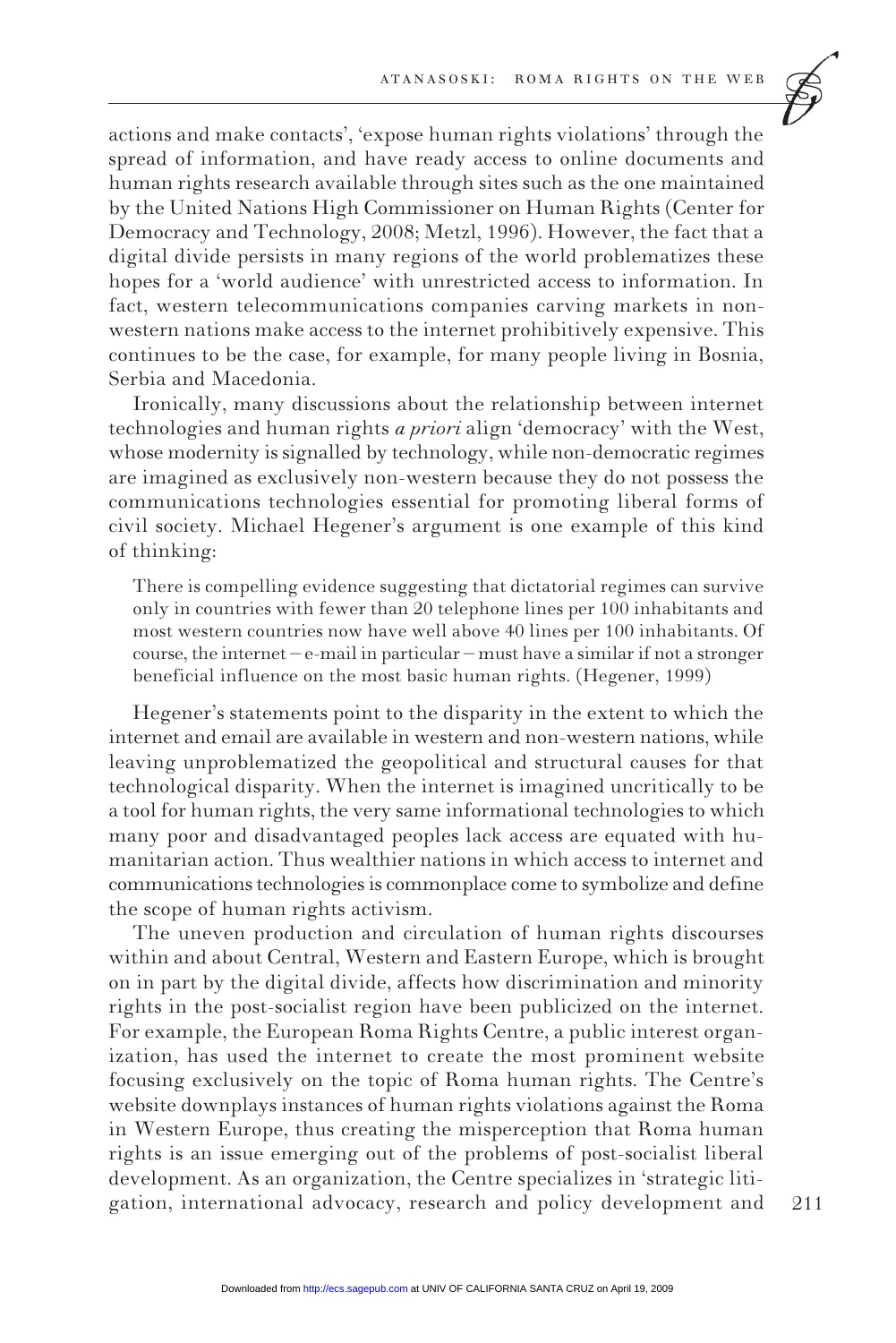training of Romani activists' (see www.errc.org). Since 1996, it has focused on matters of Romani education, health, housing and legal enfranchisement. Its most visible campaigns have included:

- school desegregation in Bulgaria, Croatia, the Czech Republic and Hungary;
- implementation of anti-discrimination laws that accord with the standards set by the EU and the Council of Europe in Bulgaria, Hungary, Bomania and Slovakia:
- justice for victims of coercive sterilization in the Czech Republic, Hungary and Slovakia; and
- justice for the victims of ethnic cleansing in Kosovo.

Even though the Centre publishes a quarterly journal and individual country reports, produces cassette tapes for broadcast on Roma radio stations and prints Romani language brochures to promote activist training and to inform Roma of their rights, the primary tool for publicizing its actions is the organization's website. The site archives all of the print materials, news and litigation and is available in English, Romani and Russian.

While the Centre claims to monitor, report and litigate cases of anti-Roma discrimination throughout the enlarged EU, the Balkans, the former Soviet Union and Turkey, the vast majority of violations against the Roma exposed through the website pertain to their socio-economic, political and legal situation in post-socialist nations. For example, in a summary of cases brought up by the Centre in 2005, 42 were in Bulgaria, 21 in Serbia and Montenegro and Ukraine, 20 in Slovakia and 18 in Hungary. The only western nation cited for more than one violation is Greece, with six cases. The Centre's choice of which forms of anti-Roma discrimination to publicize and litigate mirrors the asymmetrical human and civil rights standards for nations embedded in the EU. In addition to focusing almost exclusively on the forms of discrimination that occur in Central and Eastern Europe, the major financial sponsors for the work of the Centre are western embassies to post-socialist nations, western foundations and NGOs. The funding and governing structures of the Centre provide further evidence that the organization's priority is to monitor those states that have joined the EU recently, or that hope to join it.

Just as within the EU Central and Eastern European human rights violations have been monitored through a policy of 'naming and shaming' as part of accession criteria (Dediu, 2007: 119), the Centre's website aims to increase public attention to Roma rights abuses by 'expos[ing] and condemn[ing]' such abuses in European nations and influencing and developing policy and rights standards in an enlarged Europe (European Roma Rights Centre, 2008). However, by highlighting predominantly Central and Eastern European violations, the site reproduces the western role of 'naming' the abuse and 'shaming' the Central and Eastern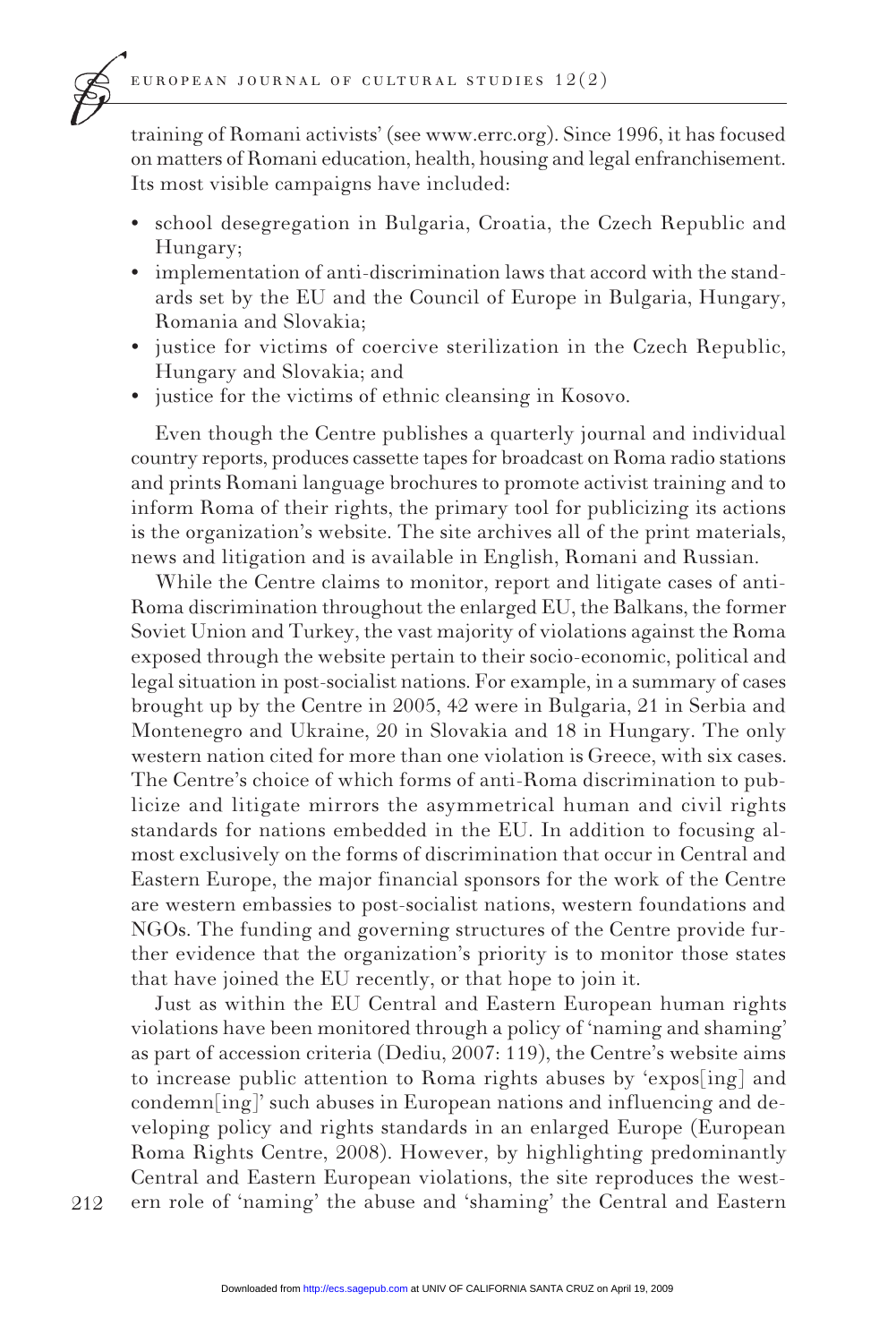

European nations for it. Because exposure is at the heart of how human rights activists mobilize shame (Keenan, 2004), the Centre has utilized the internet as a medium for public exposure in the hope that this will facilitate post-socialist transformation. Furthermore, due to discrimination, poverty or lack of education, most Roma cannot be involved centrally in the online formulations and calls for their human rights. They become, in a sense, 'virtual' subjects of rights. Physically excluded as refugees from western nations such as France, Italy and Switzerland, in this case the internet functions to redirect Roma disenfranchisement symbolically throughout Europe to the post-socialist nations.

#### **Framing the displaced: the Kosovar Roma Oral Histories Project**

Replicating the regional focus of the Decade of Roma Inclusion, the European Roma Rights Centre's online archive chiefly constitutes Roma rights as a Central and East European problem. In 2006, the United Nations Development Programme (UNDP) proposed a different framework for addressing the problems faced by the Roma  $-a$  'Decade of the Displaced' (UNDP, 2006: 110). Although the UNDP's proposal focuses on south-east Europe, a policy approach which accounts for the displaced has the potential to hold Western European nations as accountable for Roma human rights as the Central and Eastern European ones. First, as I pointed out at the beginning of this article, many of the Roma who encounter discrimination and violence in the West are migrants or displaced persons. Foregrounding the rights of the displaced across Europe potentially could account for the targeted exclusion of Romani migrants from western nations as a form of discrimination, and highlight the violence experienced by the Roma displaced to the West. Second, as I will elaborate, upon examining the causes of Romani displacement from post-socialist Central and Eastern European nations, it becomes clear that western (military or economic) intervention can contribute to discrimination against the Roma in the post-socialist region.

A focus on Romani displacement also reframes the relationship between Roma rights and internet and communications technologies. As the UNDP (2006) report notes, the mass displacement of the Roma from and within multiple post-socialist nations makes their access to information about their rights, including that found on the internet, and their political participation extremely sporadic. By way of conclusion, I turn to the Kosovar Roma Oral Histories Project (www.balkanproject.org/roma/ index.shtml) as an example of a non-traditional website about anti-Roma discrimination, which redeploys internet technologies to give voice to the Roma who have been displaced from their homes in Kosovo, and who otherwise would not have access to digital media. Framing the mass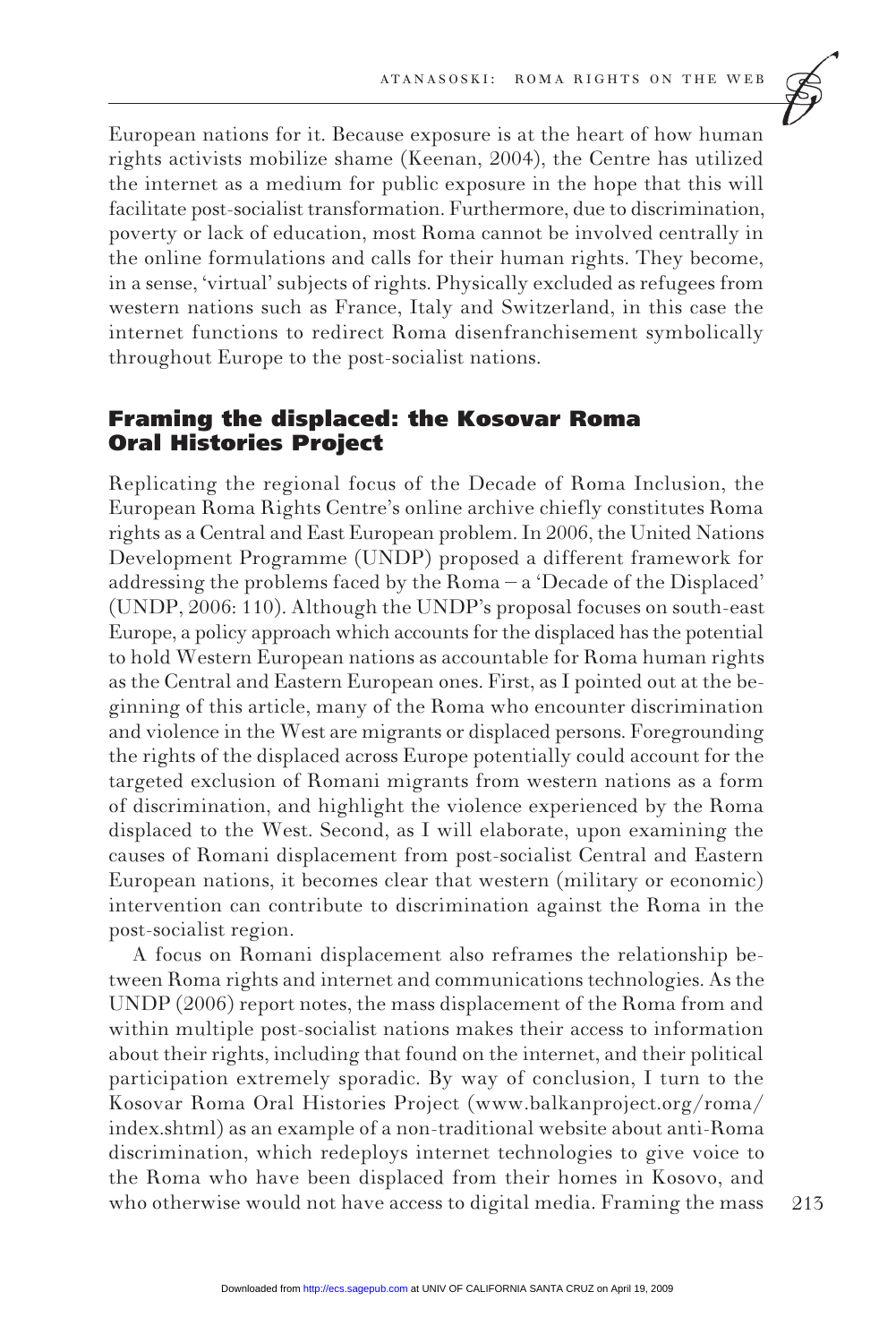displacement of the Roma in Kosovo in a non-nationalist way, the site suggests that the causes of anti-Roma discrimination stem from Serbian and Albanian ethnic nationalism and from misguided western policy in the region. The site's transnational approach to the causes of anti-Roma discrimination and Roma displacement holds both the West and the East liable for the lack of Roma human rights.

The Kosovar Roma Oral Histories Project was undertaken in 2003 as an online project responding to the failure of the international media and politicians to publicize the mass displacement of the Roma from Kosovo. After NATO's 1999 bombing of Serbia and Kosovo, ethnic Albanians who had been driven out of their homes violently by Serbs sought revenge by expelling and killing Serbs, and along with them many Roma from Kosovo. Although the Oral Histories Project does not address Roma rights in juridical and political terms, it documents the discrimination against the Roma from the perspective of the displaced and gives an online voice to Romani non-elites in a way that produces a more multivalent depiction of the Roma as subjects in need of basic human rights. As with the European Roma Rights Centre, the Oral Histories Project is funded mostly by western non-profit organizations. However, the site's projects are directed by the local Kosovo-based organization, Communication for Social Development (www.balkanproject.org), whose staff includes Albanians, Roma and Serbs. Unlike the Centre, which reproduces the perspective that Roma rights are chiefly a Central and Eastern European problem, the Oral Histories Project connects the Kosovar Roma's experiences with minorities in the post-socialist region and the rest of Europe, presumably including the West:

Kosovo's Roma are on the same downward spiral that smaller and poorer national minorities across Europe are in. The Kosovo Roma situation is exacerbated by the 1999 war and the poverty that affects the entire province. (Balkan Project, 2005)

The Oral Histories Project deploys internet technologies to archive Roma community members' individual memories of the past and the present in Kosovo, including recent experiences with displacement (Figure 1). The site includes 52 individual interviews with Kosovar Roma, all of which are translated and transcribed into English from Albanian, Romani and Serbian, depending on the primary language of the respondent. Although this presumes that the website's audience will be an English-speaking one, there are video and mp3 clips of the interviews which are not subtitled. For audiences to be able to see the respondents and hear their voices contributes to the archive's feel that it is an oral history. This format provides a forum for Roma non-elites to be heard, which allows a more varied picture of different Roma communities to emerge. For example, the respondents are from different parts of Kosovo and include members of the established Roma community in Pristina, Kosovo's capital, as well as the more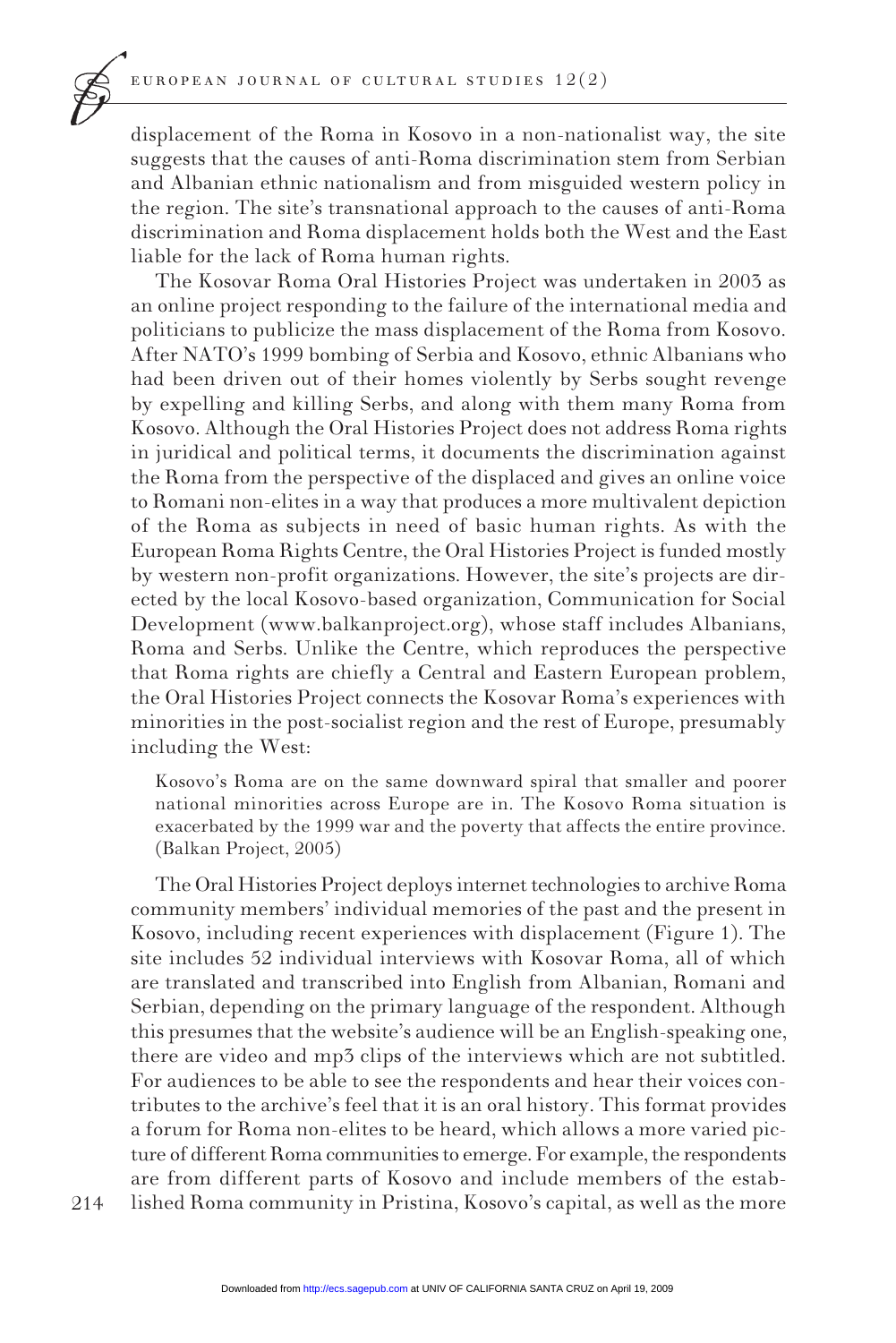

Figure 1 Interviews title page, Kosovar Roma Oral Histories Project (2003–2005), <http://www.balkanproject.org/roma/interviews.shtml>, image courtesy of Balkan

persecuted Roma groups in rural areas who have renamed themselves Egyptians to avoid violence (Balkan Project, 2005; Jashari, 2007).

One of the most important topics in the interviews is 1999 NATO bombing of Kosovo. Many of the Roma who were interviewed for the site consider the western military intervention to be the cause of ongoing displacement from their homes. As the project's creators explain, although at the time of the interviews the NATO bombing was long over, most of the respondents still referred to it in the present tense, since the long-term consequences of the bombing were more significant in their lives than the military action itself (Balkan Project, 2005). Ardita, a 19-year-old internally displaced person who fled the small town of Obilic after someone threw a hand grenade at her family's home, remembers that the Roma got along with both the Albanians and Serbs in her town until the 1999 bombing. For Ardita, the shift in the meaning and significance of ethnic difference within her local community occurred only after western intervention (Balkan Project, 2005). Her discussion of why she is displaced suggests that international policy shapes local identity formations. As with Ardita, many of the Kosovar Roma who were interviewed saw ethnic tensions not as inherent to their region, but rather as a more complex experience of ethnic discrimination that includes the effects of western intervention as well as those of the post-socialist transformation.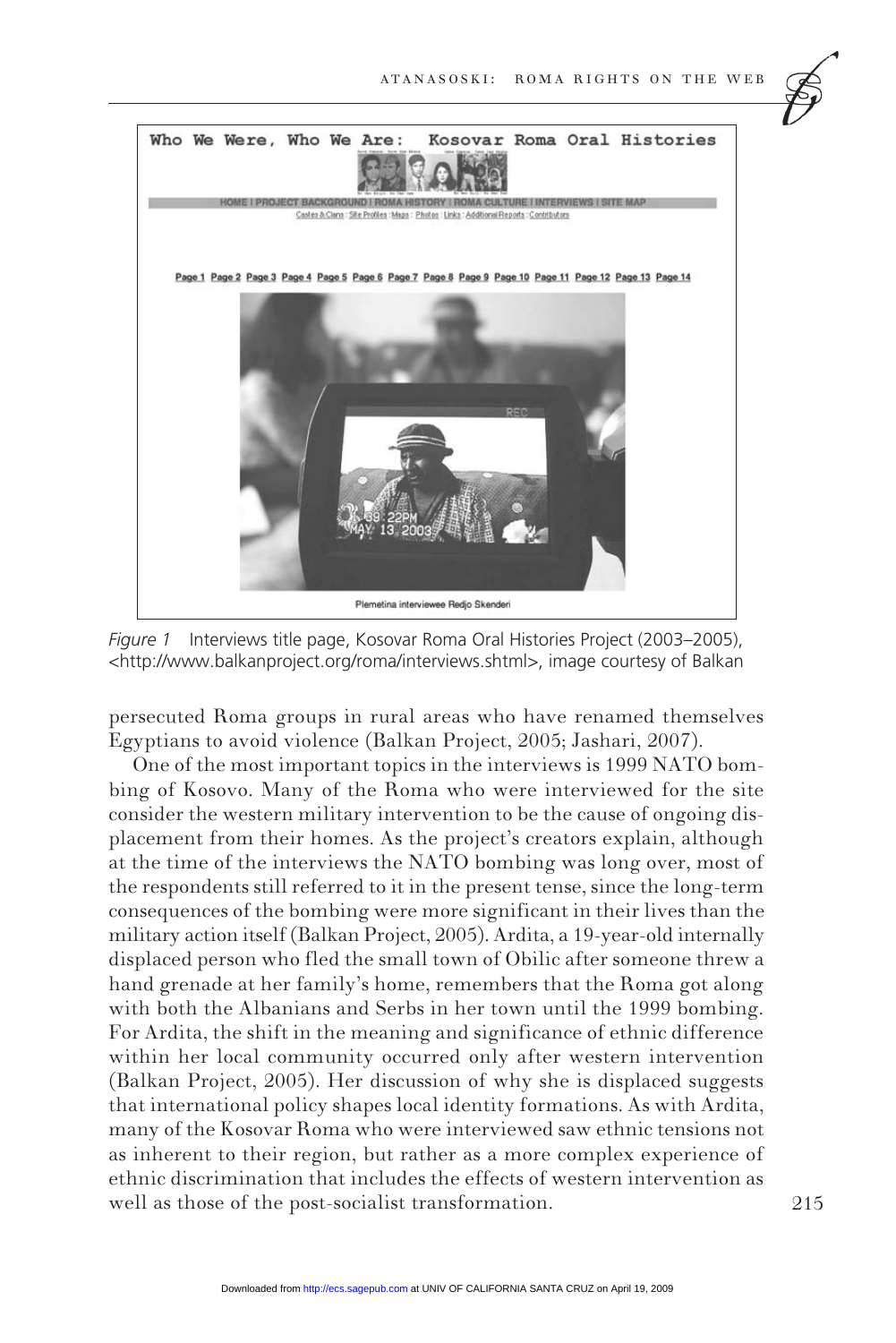## Conclusion

By concluding with a discussion of the Oral Histories Project I do not mean to imply that these Kosovar Roma voices present a more authentic understanding of ethnicity than the more official voices of the Roma elites and NGOs operating within the frame of EU human rights policy. Instead, I put forth this web project as a starting point from which to theorize how internet technologies can be used as a online forum, giving a voice to those who otherwise do not have access to the medium. Furthermore, by foregrounding the way in which the site frames displacement as the result of western intervention as much as local ethnic differences, I suggest that, within an enlarged Europe, the question of minority and ethnic rights should be rearticulated so as to assert that the problem of human rights is as much a problem of western liberalism as it is of the post-socialist transition. In fact, as I have been arguing, the two are connected. Thus the Oral Histories Project represents an opening in the discussion of human rights and the internet, making it possible to begin to theorize alternative forms of inclusion which also account for displacement in transnational human rights discourses and on the web.

#### References

- Aukerman, M. (2000) 'Definitions and Justifications: Minority and Indigenous Rights in Central/East European Context', *Human Rights Quarterly* 22(4):  $1011 - 50.$
- Balfour, I. and E. Cadava (2004) 'The Claims of Human Rights: An Introduction', South Atlantic Quarterly 103(2-3): 277-96.

Balkan Project (2005) 'Who We Were, Who We Are: Kosovar Roma Oral Histories'. [Accessed 22 April 2008: http://www.balkanproject.org/roma/ index.shtml]

- Cassese, A. (1999) 'Are Human Rights Truly Universal?', in Belgrade Circle (eds) The Politics of Human Rights, pp. 149–65. New York: Verso.
- Dediu, M. (2007) 'The European Union: A Promoter of Roma Diplomacy', in V. Nicolae and H. Slavik (eds) Roma Diplomacy, pp. 113-30. New York: Idebate Press.
- European Union Enlargement Information Unit (2002) 'EU Support for Roma Communities in Central and Eastern Europe'. [Accessed] 20 June 2008: http://www.legislationline.org/upload/old/ 2e18726a0345b707f8df92c8d0642e94.pdf]
- Hancock, I. (1987) *Pariah Syndrome: An Account of Gypsy Slavery and* Persecution. Ann Arbor, MI: Karoma Publishers.
- Hegener, M. (1999) 'The Internet, Satellites and Human Rights', On the *Internet*, March/April. [Accessed 20 June 2008: http://www.isoc.org/oti/  $articles/0399/hegener.html$
- Hesse, B. (2004) 'Im/Plausible Deniability: Racism's Conceptual Double Bind', Social Identities 10(1): 9-29.
- 216 Jashari, S. (2007) 'Together in Alliance – The Roma Ashkali Egyptians of Kosovo: The Challenges of a United Political Party', in V. Nicolae

Downloaded from [http://ecs.sagepub.com a](http://ecs.sagepub.com)t UNIV OF CALIFORNIA SANTA CRUZ on April 19, 2009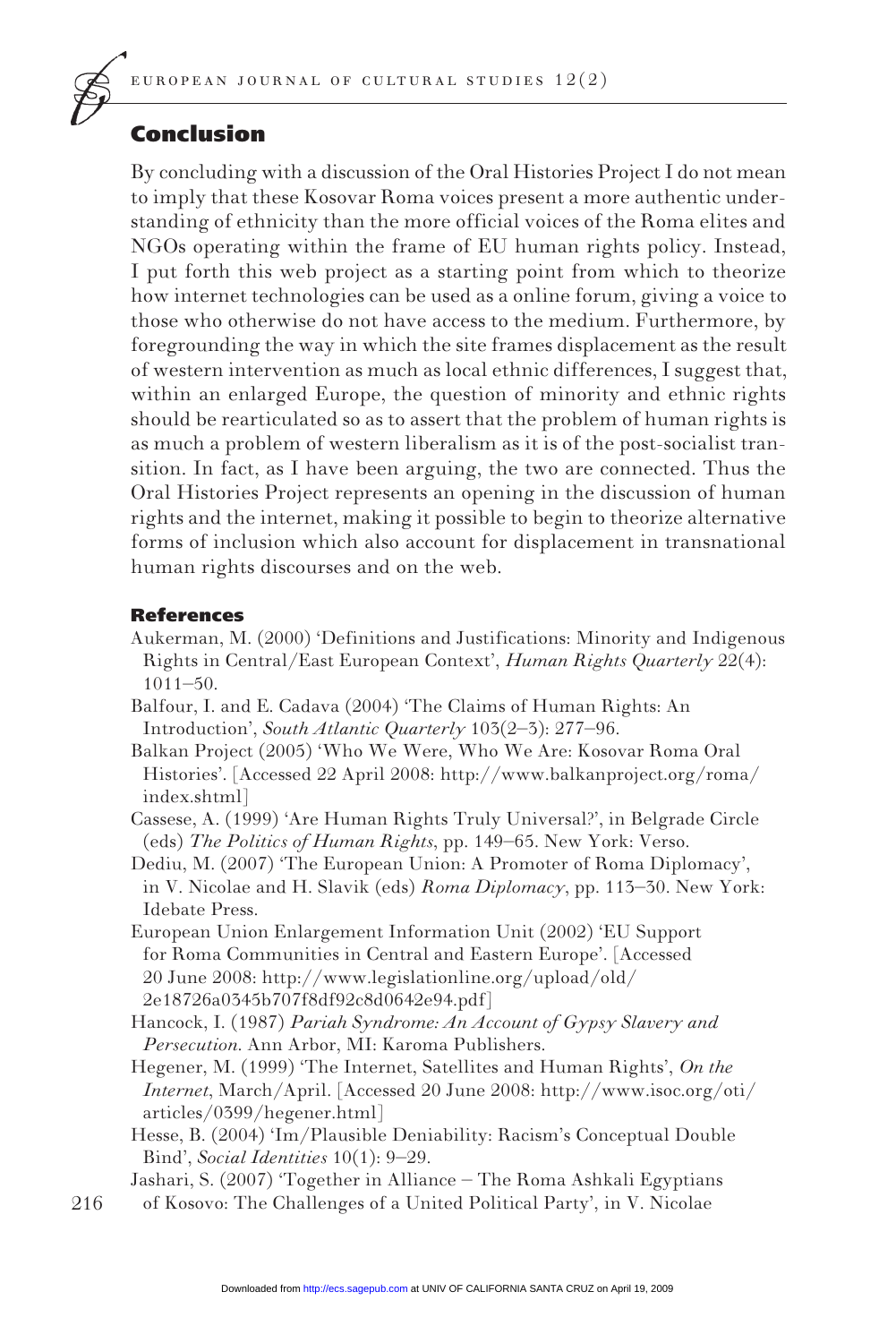and H. Slavik (eds) Roma Diplomacy, pp. 219–29. New York: Idebate Press.

- Kaplan, R.D. (1994) Balkan Ghosts: A Journey through History. New York: Vintage.
- Keenan, T. (2004) 'Mobilizing Shame', South Atlantic Quarterly 103(2-3):  $455 - 49.$
- Metzl, J. F. (1996) 'Information Technology and Human Rights', Human Rights Quarterly  $18(4)$ : 705-46.
- Novoselsky, V. (2007) 'The Internet and Public Diplomacy in the Fomation of a Non-territorial Roma Nation', in V. Nicolae and H. Slavik (eds) Roma Diplomacy, pp.145–56. New York: Idebate Press.
- O'Nions, H. (2007) Minority Rights Protection in International Law: The Roma of Europe. Aldershot: Ashgate.
- Rancière, J. (2004) 'Who Is the Subject of the Rights of Man?', South Atlantic Quarterly  $103(2-3)$ : 297-310.
- Ringold, D., M. Orenstein and E. Wilkens (2005) Roma in an Expanding Europe: Breaking the Poverty Cycle. Washington, DC: The World Bank.
- Rose, R. (2007), Roma and Sinti: Human Rights for Europe's Largest Minority. Heidelberg: Documentation and Cultural Centre of German Sinti and Roma.
- Savic, O. (1999) 'The Global and the Local in Human Rights: The Case of the Federal Republic of Yugoslavia', in Belgrade Circle (eds) The Politics of Human Rights, pp. 3–15. New York: Verso.
- Slane, A. (2007) 'Democracy, Social Space and the Internet', University of Toronto Law Journal  $57(1)$ : 81-105.
- Sobotka, E. (2007) 'Human Rights and Roma Policy Formations in the Czech Republic, Slovakia and Poland', in R. Stauber and R. Vago (eds.) The Roma: A Minority in Europe, pp. 135–62. Budapest: Central European University Press.
- Stauber, R. and Vago, R. (2007) 'The Politics of Memory: Jews and Roma Commemorate Their Persecution' in R. Stauber and R. Vago (eds) The Roma: A Minority in Europe, pp. 117–34. Budapest: Central European University Press.
- Tamas, P. (2007) 'Central European Roma Policy: National Minority Elites, National States and the EU', in R. Stauber and R. Vago (eds) The Roma: A Minority in Europe, pp. 163–76. Budapest: Central European University Press.
- Thomas, D.C. (2005) 'Human Rights Ideas, the Demise of Communism and the End of the Cold War', Journal of Cold War Studies  $7(2)$ : 110-41.
- United Nations Development Programme (UNDP) (2006) At Risk: Roma and the Displaced in Southeast Europe. Bratislava: Regional Bureau for Europe and the Commonwealth of Independent States.
- Vermeersch, P. (2006) The Romani Movement: Minority Politics and Ethnic Mobilization in Central Europe,. New York: Berghahn Books.
- Wilkinson, T. (2008) 'Italy's Right Targets Gypsies, Migrants', Los Angeles Times (24 May). [Accessed 20 June 2008: http://www.latimes.com/news/  $la-fg-right24-2008may24,0,7905479.story$
- Woodward, S. (1995) Balkan Tragedy: Chaos and Dissolution after the Cold War. Washington, DC: Brookings Institution Press.